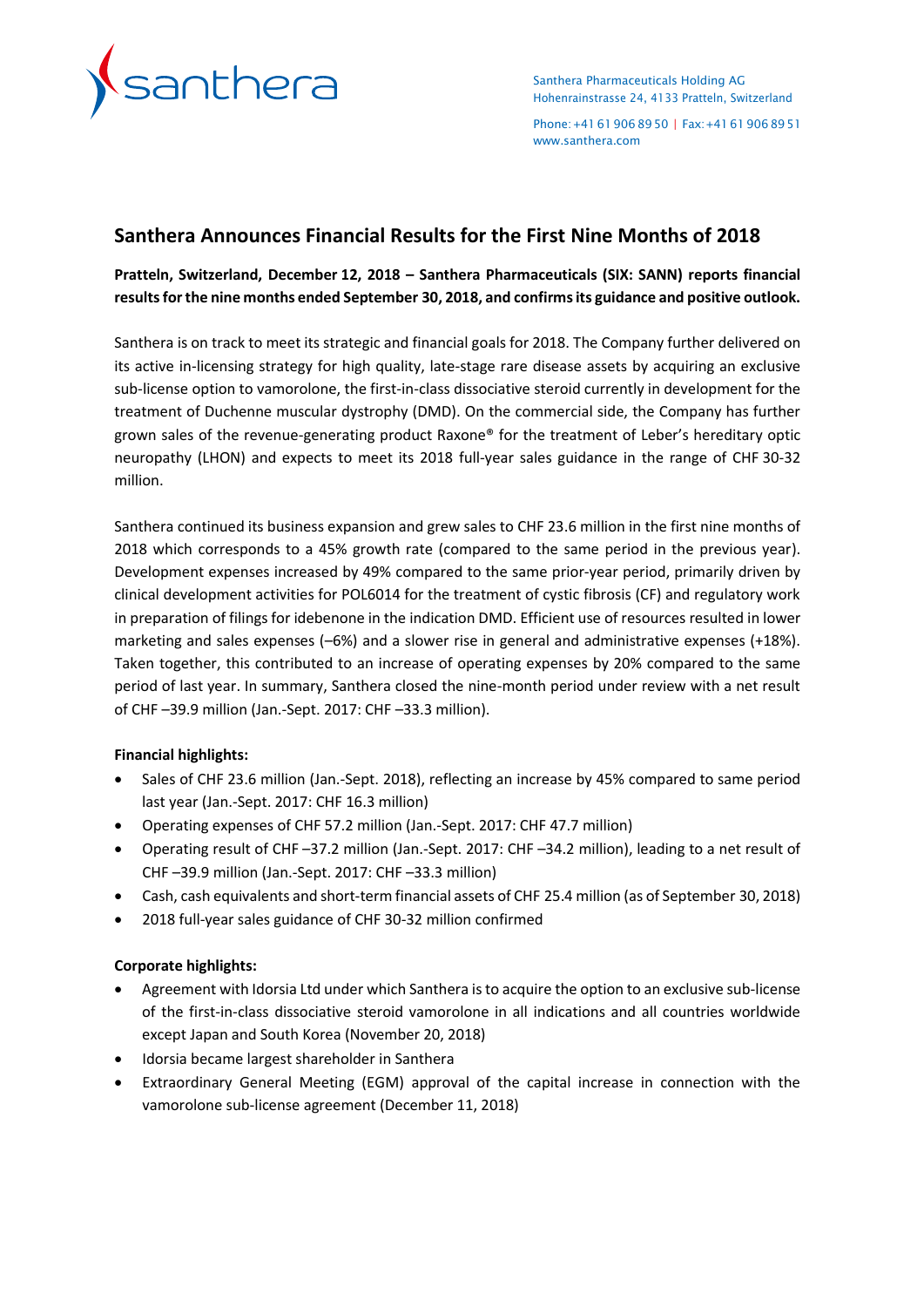# **Operational highlights (July 2018 to present day):**

- Analysis of new data linking study findings with idebenone in DMD to clinically relevant patient benefits for inclusion in regulatory submissions in Europe and the U.S.
- Positive opinion on orphan drug designation received from European regulators for POL6014 for the treatment of CF
- Start of a Phase Ib/IIa multiple ascending dose (MAD) trial with POL6014 in patients with CF

## **Revenue Guidance:**

Santhera will continue to grow its international business, advance its pipeline programs and actively proceed with business development initiatives to expand its late stage product portfolio. Based on its sales performance to date this year, the Company confirms its previous guidance and expects to reach a full-year sales for Raxone® in the range of CHF 30-32 million in 2018.

### **Note**

The financial statements as of and for the nine months ended September 30, 2018 have been prepared and are being published exceptionally on the occasion of and in connection with the capital increase proposed to and approved by the EGM held on December 11, 2018. Santhera publishes results in line with the disclosure requirements of the SIX Swiss Exchange. Santhera does not plan on publishing quarterly reports in the future.

### **About Santhera**

Santhera Pharmaceuticals (SIX: SANN) is a Swiss specialty pharmaceutical company focused on the development and commercialization of innovative medicines for rare and other diseases with high unmet medical needs. The portfolio comprises clinical stage and marketed treatments for neuroophthalmologic, neuromuscular and pulmonary diseases. Santhera's Raxone® (idebenone) is authorized in the European Union, Norway, Iceland, Liechtenstein and Israel for the treatment of Leber's hereditary optic neuropathy (LHON) and is currently commercialized in more than 20 countries. For further information, please visit [www.santhera.com.](http://www.santhera.com/)

*Raxone® is a trademark of Santhera Pharmaceuticals.*

### **For further information please contact:**

[public-relations@santhera.com](mailto:public-relations@anthera.com) or Eva Kalias, Head External Communications Phone: +41 79 875 27 80 eva.kalias@santhera.com

**For Investors:** [investor-relations@santhera.com](mailto:investor-relations@santhera.com) or Christoph Rentsch, Chief Financial Officer Hans Vitzthum, LifeSci Advisors Europe: +41 61 906 89 65 USA: +1 212 915 2568 [christoph.rentsch@santhera.com](mailto:christoph.rentsch@santhera.com) [hans@lifesciadvisors.com](mailto:hans@lifesciadvisors.com)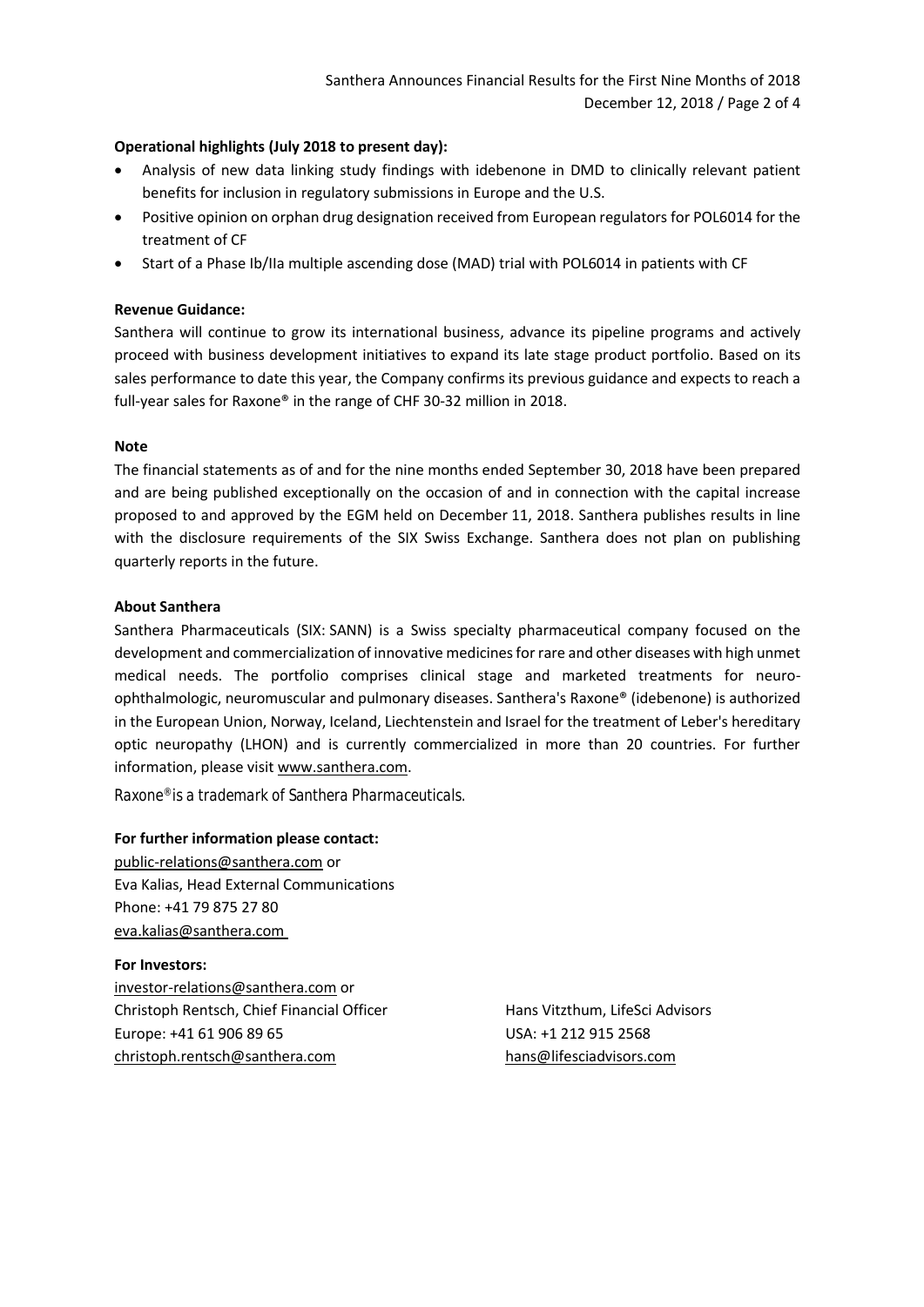#### **Financial Information for the nine months ended September 30, 2018**

Santhera's Interim Condensed Report January to September 2018 can be viewed at [www.santhera.com/investors-and-media/investor-toolbox/financial-reports.](http://www.santhera.com/investors-and-media/investor-toolbox/financial-reports)

| Condensed interim consolidated income statement<br>(unaudited, IFRS, for nine months ended September 30, in CHF thousands) | Jan.-Sept. 2018 | Jan.-Sept. 2017 |
|----------------------------------------------------------------------------------------------------------------------------|-----------------|-----------------|
| Net sales                                                                                                                  | 23,634          | 16,347          |
| Cost of goods sold                                                                                                         | $-3,606$        | $-3,028$        |
| (of which amortization intangible assets: 2018 -2,279 / 2017 -2,279)                                                       |                 |                 |
| Development                                                                                                                | $-27,098$       | $-18,168$       |
| Marketing and sales                                                                                                        | $-18,637$       | $-19,909$       |
| General and administrative                                                                                                 | $-11,292$       | $-9,573$        |
| <b>Operating expenses</b>                                                                                                  | $-57,196$       | $-47,718$       |
| <b>Operating result</b>                                                                                                    | $-37,167$       | $-34,156$       |
| Financial result                                                                                                           | $-2,376$        | $-72$           |
| Income taxes                                                                                                               | $-380$          | 895             |
| <b>Net result</b>                                                                                                          | $-39,923$       | $-33,333$       |
| Basic and diluted loss per share (in CHF)                                                                                  | $-6.19$         | $-5.32$         |
|                                                                                                                            |                 |                 |
| Condensed interim consolidated balance sheet                                                                               | Sept. 30, 2018  | Dec. 31, 2017   |

| <b>Condensed interim consolidated balance sheet</b>    | Sept. 30, 2018 | Dec. 31, 2017 |
|--------------------------------------------------------|----------------|---------------|
| (IFRS, in CHF thousands)                               | (unaudited)    | (audited)     |
| Cash and cash equivalents                              | 19,654         | 45,195        |
| Financial assets short-term                            | 5,735          | 13,011        |
| Other current assets                                   | 20,076         | 19,402        |
| Noncurrent assets                                      | 33,307         | 32,172        |
| <b>Total assets</b>                                    | 78,772         | 109,780       |
| Equity                                                 | 4,803          | 32,256        |
| Noncurrent liabilities                                 | 62,141         | 64,278        |
| <b>Current liabilities</b>                             | 11,828         | 13,246        |
| <b>Total equity and liabilities</b>                    | 78,772         | 109,780       |
|                                                        |                |               |
| Condensed interim consolidated cash flow statement     | 2018           | 2017          |
| (unaudited, IFRS, in CHF thousands)                    |                |               |
| Operating cash flow for nine months ended September 30 | $-32,959$      | $-31,883$     |
| Investing cash flow for nine months ended September 30 | 8,653          | $-21,384$     |
| Financing cash flow for nine months ended September 30 | $-1,155$       | 57,101        |
| Cash and cash equivalents at January 1                 | 45,195         | 49,815        |
| Cash and cash equivalents at September 30              | 19,654         | 53,743        |
| Net change in cash and cash equivalents                | $-25,541$      | 3,928         |
|                                                        |                |               |
| Share capital                                          | Sept. 30, 2018 | Dec. 31, 2017 |
| (number of shares with par value of CHF 1)             | (unaudited)    | (audited)     |
| Shares issued                                          | 6,527,479      | 6,288,555     |

Conditional capital for stock options **691,302** 691,302 Conditional capital for convertible rights **930,000** 930,000 Authorized capital **1,500,000** 1,500,000